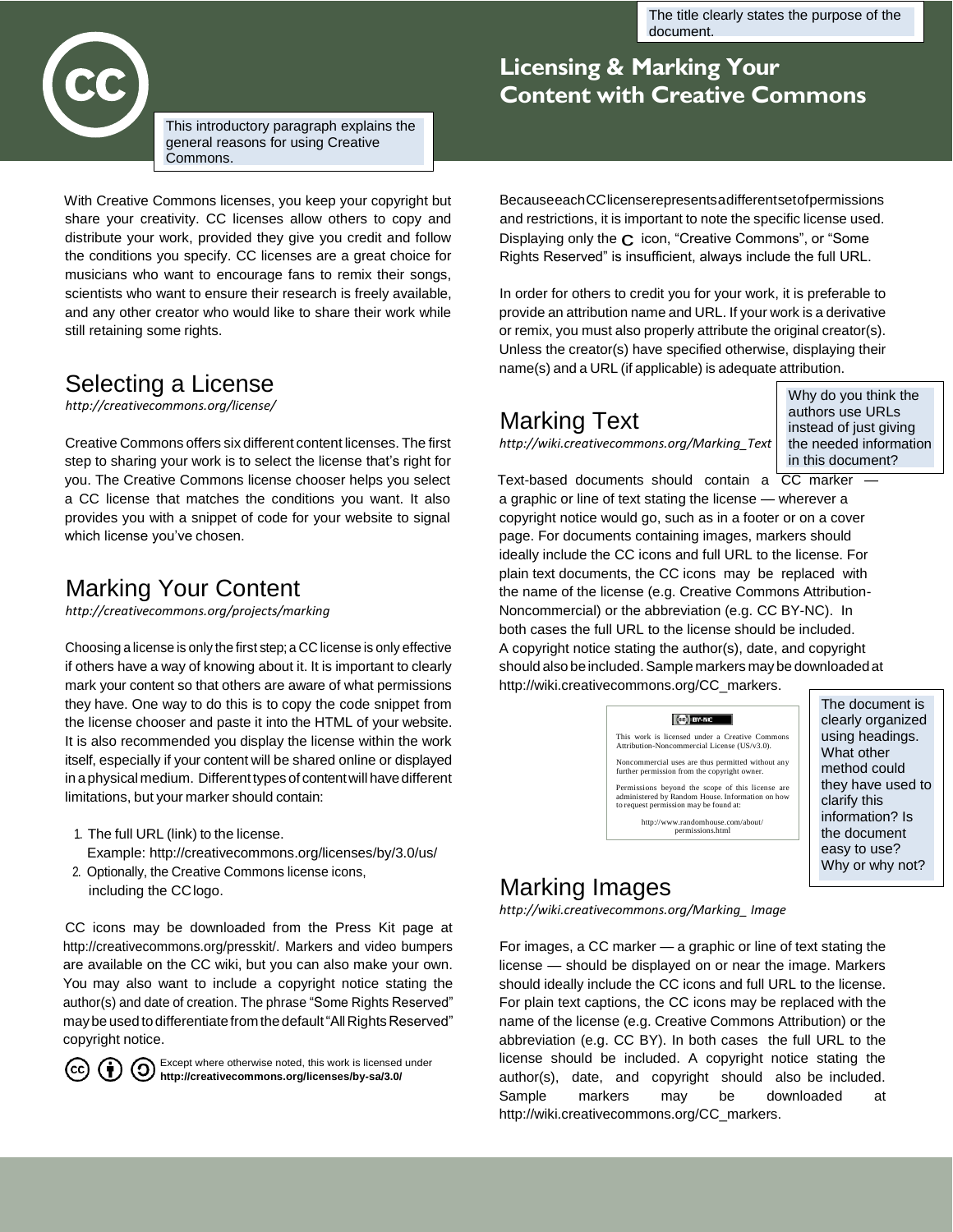

<http://creativecommons.org/licenses/by/2.5/> **Nick Robinson, 2008**

## Marking Audio

*[http://wiki.creativecommons.org/Marking\\_ Audio](http://wiki.creativecommons.org/Marking_Audio)*

There are a variety of ways to mark audio. One option is an audio bumper – a brief sound clip at the beginning or end of your audio work that states the author(s) and CC license. If you record your own audio bumper, be sure to include the full URL to the license and/or the full name of the license (including version number). A copyright notice stating the author(s), date, and copyright should also be included. Sample bumpers may be downloaded at [http://wiki.creativecommons.org/User\\_submitted\\_bumpers.](http://wiki.creativecommons.org/User_submitted_bumpers)

#### Example Script:

Except where otherwise noted, this work is licensed under LICENSE. © 2007, AUTHOR(S). Some Rights Reserved.

Another way to mark audio is with a CC marker – a graphic or line of text stating the license – next to the file (on a webpage) or in the liner notes (for physical media). For more information about CC markers, see *Marking Image* above.

> What is a bumper and why is it important?

*[http://wiki.creativecommons.org/Marking\\_Video](http://wiki.creativecommons.org/Marking_Video)*

Marking Video

**@creative**<br>Commor

Video should contain a video bumper — a notice at the beginning or end of your video that states the author(s) and CC license. If you make your own video bumper, be sure include the CC license icons (including the CC logo) and the full URL to the license. The CC icons may be replaced with the name of the license or the abbreviation. A copyright notice stating the author(s), date, and copyright should also be included. Sample bumpers may be downloaded from [http://wiki.creativecommons.org/CC\\_video\\_bumpers.](http://wiki.creativecommons.org/CC_video_bumpers)

Another way to mark video is with a CC marker – a graphic or line of text stating the license – next to the file (on a webpage) or in the liner notes (for physical media). For more information about CC markers, see *Marking Image* above.



Except where otherwise noted, this work is licensed under http://creativecommons.org/licenses/by-nc/3.0/

## PublishingYourWorkThroughaFile Sharing or Social Networking Site

*[http://wiki.creativecommons.org/Web\\_ Integration](http://wiki.creativecommons.org/Web_Integration)*

File-sharing and social networking sites like YouTube, Flickr and MySpace are a popular option for publishing and distributing content. Some sites like Flickr (photo sharing), ccMixter (community music and remix), and Scribd (document sharing) allow you to select a license for your work from within the website itself. For sites lacking this functionality, we recommend cutting and pasting the HTML code generated by our license chooser [\(http://creativecommons.org/license/\) in](http://creativecommons.org/license/))to the description field so that users know that your work is CC licensed.

## Embedding License Information

*<http://wiki.creativecommons.org/XMP>*

Does this section explain the reason for embedding?

Metadata is machine-readable information embedded within a digital file. Properly formatted metadata can communicate CC license information to your computer, MP3 player, ebook reader, etc. Some formats (such as MP3 and SVG) support license metadata better than others. Creative Commons supports the use of XMP for embedding and retrieving standardized, mediaspecific metadata.

# Participate

Why would you use creative commons? What makes it special?

*<http://wiki.creativecommons.org/>*

Please visit the Creative Commons Wiki for more information on this project and to participate in refining these documentation efforts. See the developer (cc-devel) mailing list [\(http://lists.ibiblio.org/mailman/listinfo/cc-devel\)](http://lists.ibiblio.org/mailman/listinfo/cc-devel)) for information on subscribing and list archives. Finally, help out by adding your CC-licensed project to our Content Directories [\(http://wiki.creativecommons.org/Content\\_Directories\).](http://wiki.creativecommons.org/Content_Directories))

Did you find the language in this document easy to understand? How could the authors clarify technical terms?



## ease visit<http://creativecommons.org/>

Share, reuse, and remix — legally[. www.creativecommons.org](http://www.creativecommons.org/)